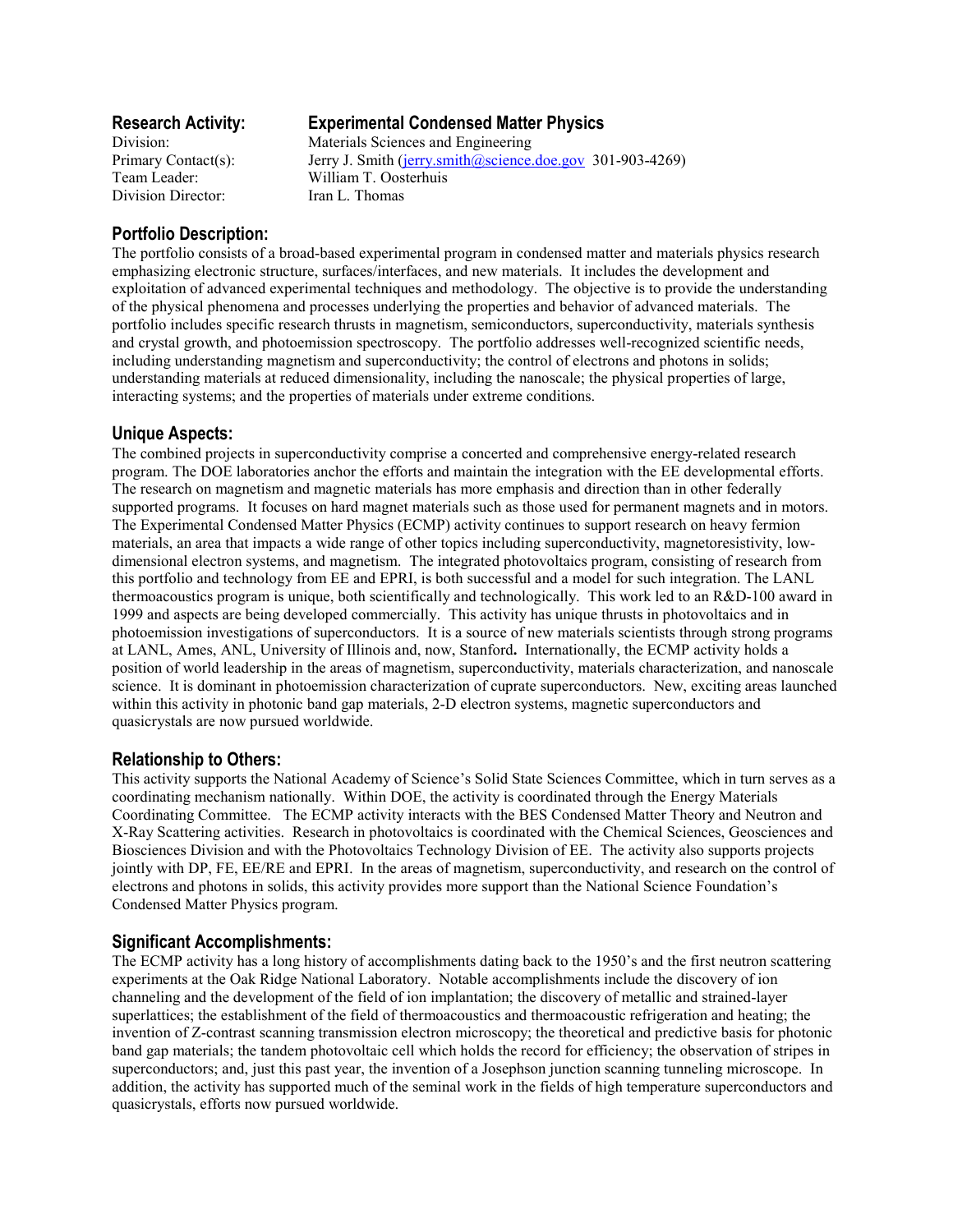#### **Mission Relevance:**

This activity provides direct research assistance to the technology programs in EE (photovoltaics, superconductivity, power sources, thermoacoustics), FE (thermoacoustics), and DP (photoemission, positron research, and electronic and optical materials). In addition, it supports, more fundamentally, several DOE technologies and the strategically important information technology and electronics industries through its results in the fields of semiconductor physics, ion implantation and electronics research; the petroleum recovery efforts of FE and the clean-up efforts of EM through research on granular materials and on fluids; the OTT through research on advanced materials and magnets; energy conservation efforts through research on ion implantation, ultra-hard materials, superconductivity, thermoelectrics, and power source component materials; and DP through research on advanced laser crystals and weapons-related materials.

#### **Scientific Challenges:**

Among the immediate on-going scientific challenges are: the solution of the mechanism for high temperature superconductivity; the understanding of "stripes" in correlated electron systems; the understanding of novel quantum effects and of "emergent phenomena," that is, new phenomena that emerge when the complexity of a system grows with the addition of more particles; the development of a very high-magnetic field research program to exploit the 100T and 60T magnets at LANL; research in nanoscale science; low-temperature physics; and the continued development of a materials synthesis and crystal growth capability in this country. High-magnetic-field research coupled with low temperature physics led to the discovery of the quantum Hall effect and to the general area of novel quantum effects. The availability of very high magnetic fields over useable time scales, as will be afforded by the new magnets at LANL, offers the promise of both increasing the fundamental understanding of matter and of observing the effects of very high magnetic fields on materials properties. This will undoubtedly lead to the discovery of new and exciting physics. Similarly, low temperature physics continues to be important for the advancement of physics by providing the experimental conditions necessary to observe phenomena such as BEC, the quantum Hall effect, and superconductivity. Developing and understanding of matter and materials at the nanoand subnanoscale is a critical need because electronic, optical, and magnetic devices continue to shrink in size. Quality materials lie at the heart of quality measurements: a thrust to develop a core competence in the synthesis of new materials and the growth of crystals is underway and it will continue to be a priority.

#### **Funding Summary:**

| ронагэ нг тибизаниз |                |                |
|---------------------|----------------|----------------|
| <b>FY 2000</b>      | <b>FY 2001</b> | <b>FY 2002</b> |
| \$30,785            | \$35,837       | \$34,326       |
|                     |                |                |
|                     |                |                |

**Dollars in Thousands** 

| Performer               | <b>Funding Percentage</b> |  |
|-------------------------|---------------------------|--|
| <b>DOE Laboratories</b> | 80.0%                     |  |
| Universities            | $20.0\%$                  |  |

ORNL has the largest single program in the portfolio, comprising approximately 20% of the overall effort. ANL is second at 18%, followed by, in order, LBNL, Ames, and BNL. Of particular note are: (1) the integrated and successful research (this activity) and technology (EE) program in photovoltaics at NREL; (2) LBNL with its world-class collection of "electronics" research, including molecular electronics based upon carbon species; and (3) LANL, where the thermoacoustics effort with joint funding from FE shows promise as a commercial technology, the project on photoemission spectroscopy of actinides has joint funding with DP, and the 100T magnet project. The forty-nine currently active university grants are distributed among forty universities in twenty-seven states and Puerto Rico. Included are one HBCU and one HSI.